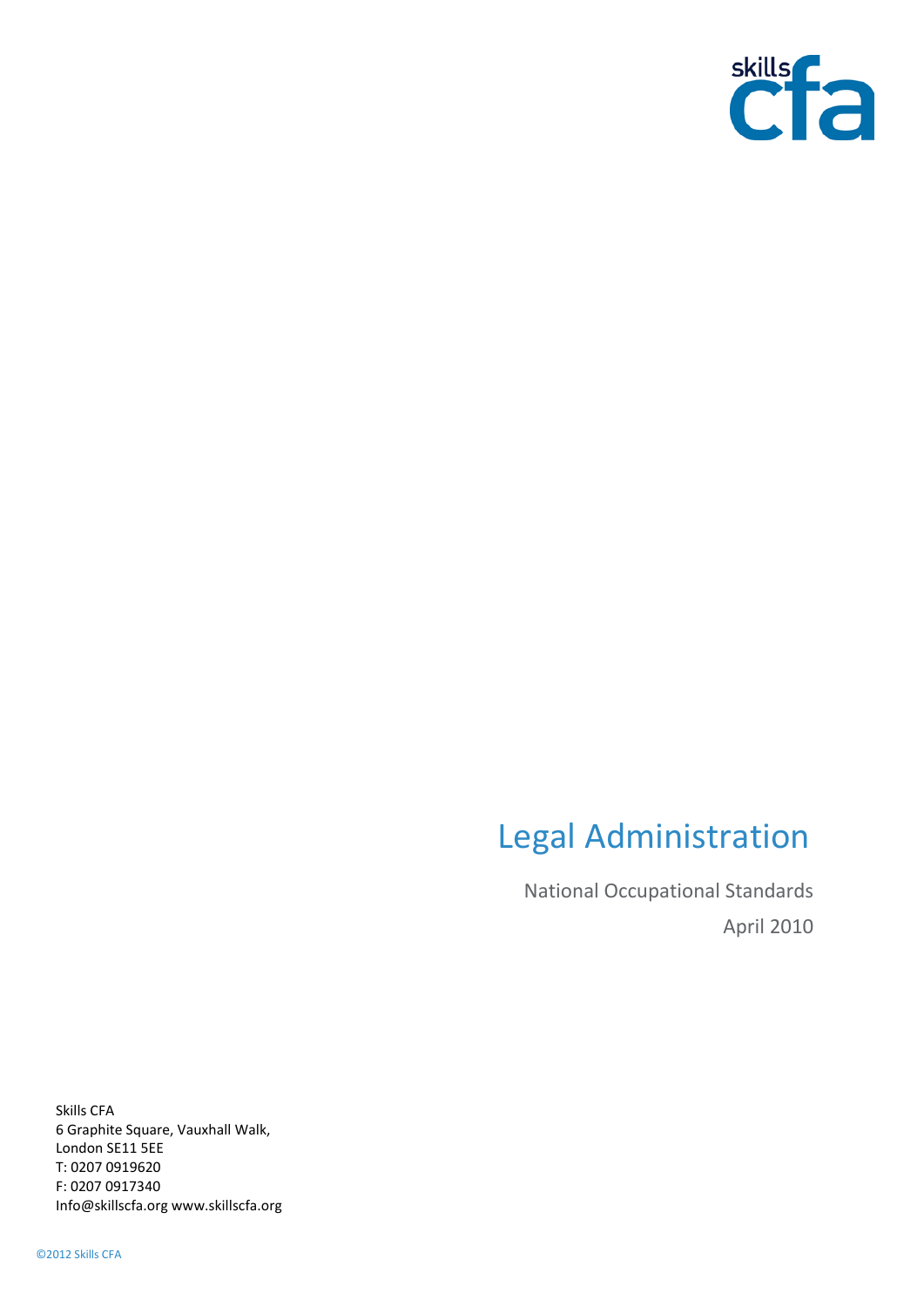

## **Contents**

| No.       | <b>NOS Title</b>       | Page No. |
|-----------|------------------------|----------|
| CFABAB111 | Administer Legal Files |          |
| CFABAB112 | Build Case Files       | 8        |
| CFABAB113 | Manage Case Files      | 13       |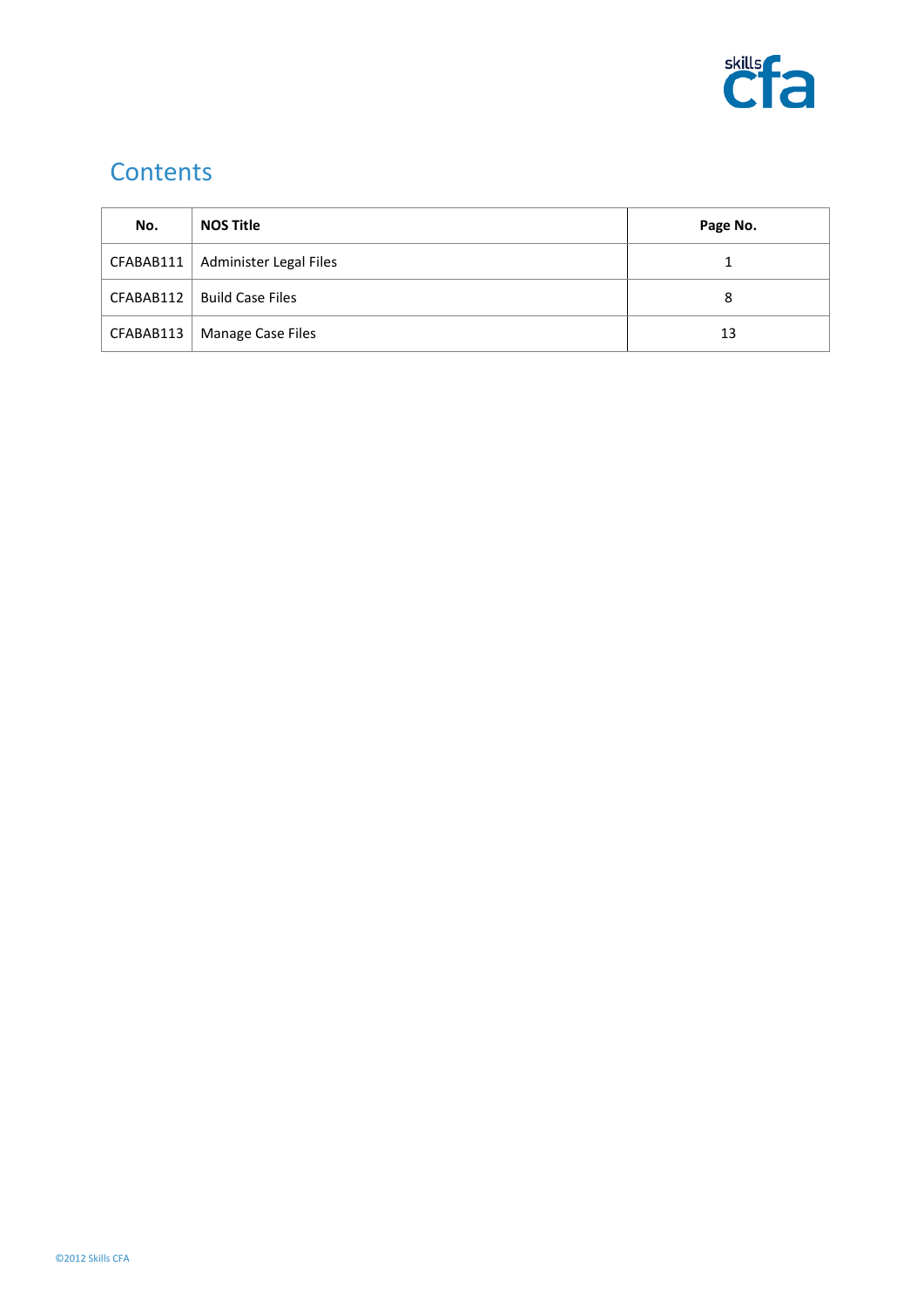

**Overview** Open, maintain and administer a file, review and close a file, prepare final bills and store and arrange for files to be archived.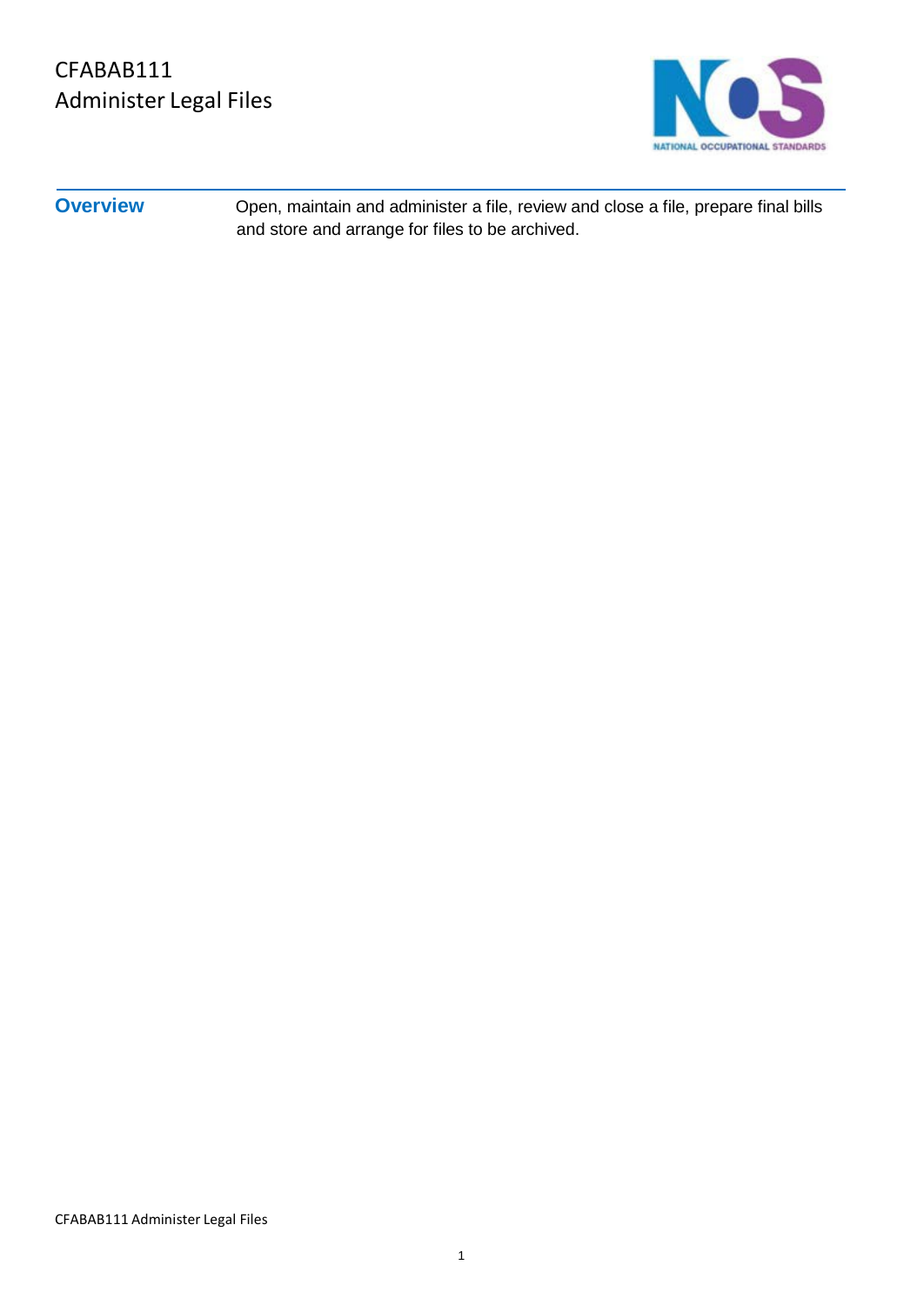| <b>Performance</b> |
|--------------------|
| criteria           |

#### **Open a file**

- *You must be able to:* P1 Carry out checks and searches as appropriate and report on outcomes to the fee earner
	- P2 Receive money on account from clients as instructed and process in line with organisational requirements
	- P3 Open a file and enter matter information
	- P4 Generate client care letters
	- P5 Maintain and administer a current file
	- P6 Produce and amend correspondence and documents as instructed
	- P7 Make sure all relevant timescales and dates are entered in appropriate diaries
	- P8 Carry out research as instructed and report back to fee earner
	- P9 Report progress to clients as instructed by fee earner
	- P10 Make sure all costs and disbursements are recorded accurately
	- P11 Make sure all file management activities conform to house-style and organisational requirements
	- P12 Make sure all time spent on the matter is recorded accurately
	- P13 Generate bills as requested, in accordance with instructions

#### **Receive instructions to close a file**

*You must be able to:*

- P14 Review the file and identify any outstanding issues and unbilled disbursements
- P15 Report outstanding issues to the fee earner for resolution
- P16 Where necessary, deal with reimbursements
- P17 Check with the fee earner whether any documents, knowledge or data needs to be added to the organisation's precedent, knowledge or data bank
- P18 Ensure the file is complete for preparation of the final bill
- P19 If appropriate, prepare the final bill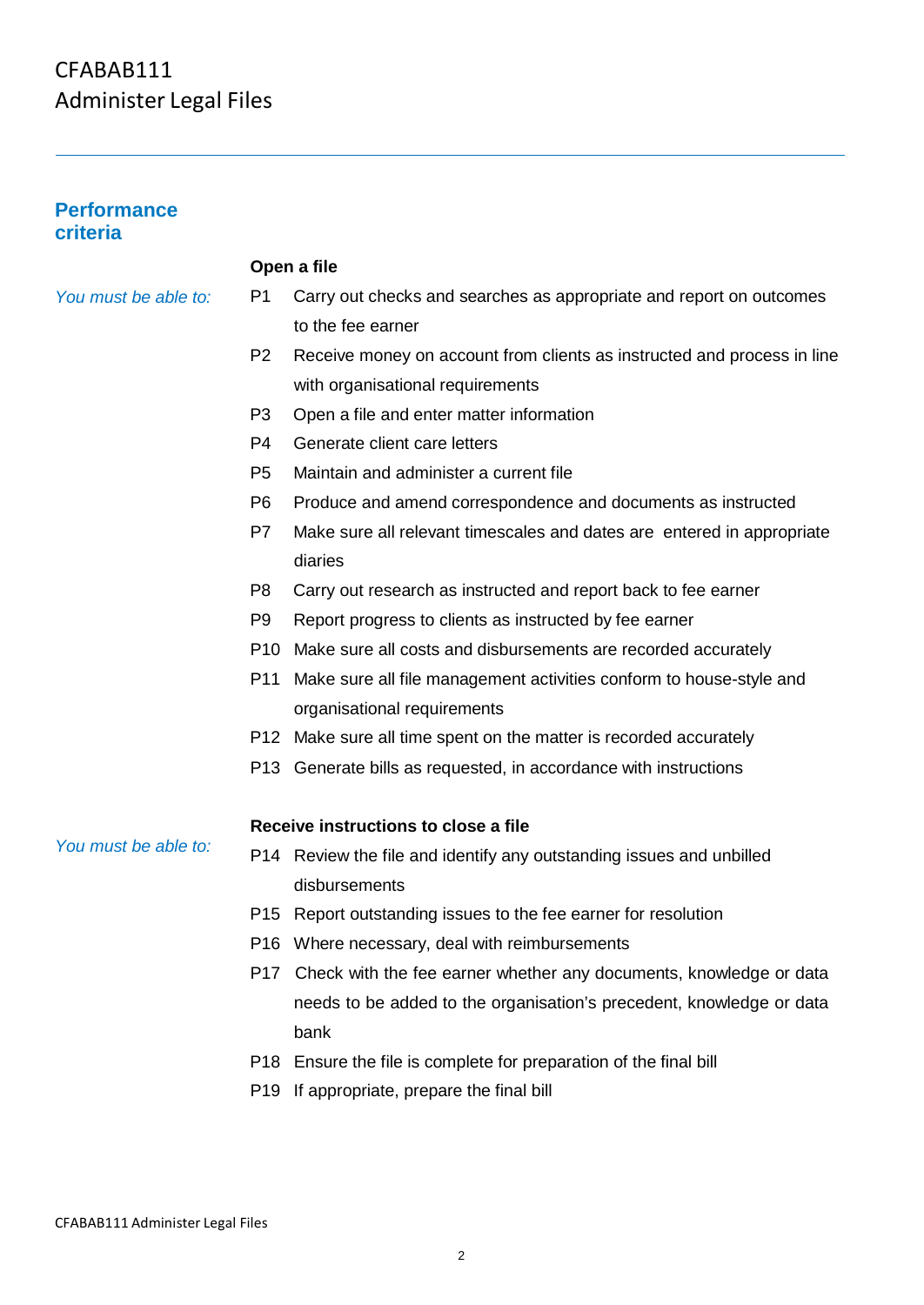|                      | Close and archive a file |                                                                                  |  |
|----------------------|--------------------------|----------------------------------------------------------------------------------|--|
| You must be able to: |                          | P20 Complete file closing documentation and check that the account shows a       |  |
|                      |                          | nil balance                                                                      |  |
|                      |                          | P21 Notify relevant people that the file is closing                              |  |
|                      |                          | P22 Sort the file, removing unnecessary material, and check with the fee         |  |
|                      |                          | earner on the appropriate distribution of documents                              |  |
|                      |                          | P23 Make sure that hard copies of electronic communications are in the file      |  |
|                      |                          | P24 Prepare a schedule of the file contents so that they can be readily          |  |
|                      |                          | retrieved                                                                        |  |
|                      |                          | P25 Correctly label files for storage and amend records to show that the file is |  |
|                      |                          | closed                                                                           |  |
|                      |                          | P26 Arrange for the file to be archived                                          |  |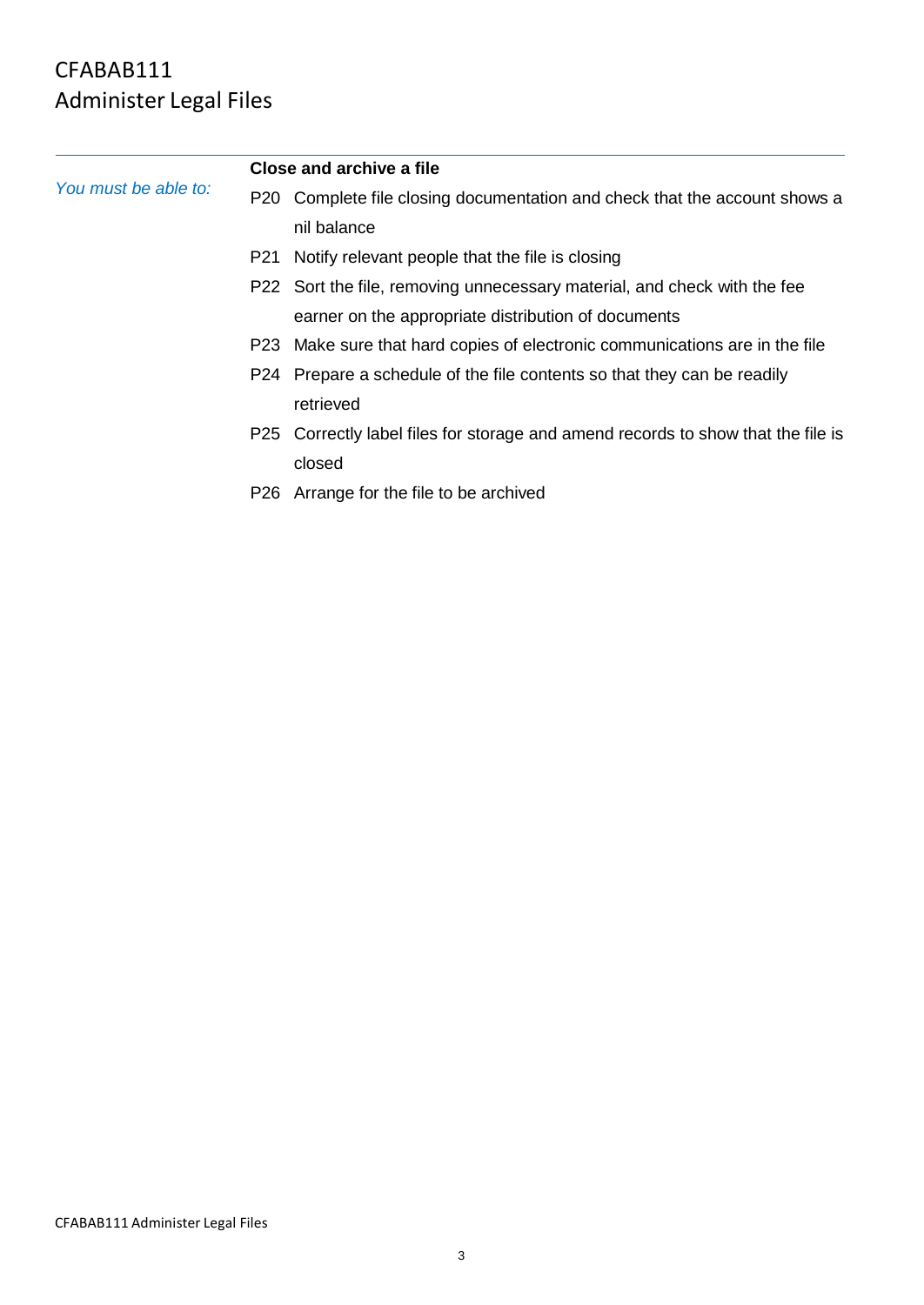#### **Knowledge and understanding**

*You need to know and understand:*

K1 The administrative services that you are responsible for and the limits and scope of your responsibilities and authority in providing these services

- K2 Where and when to refer matters beyond your authority
- K3 The organisation's policies, procedures and constraints that affect administrative services in your area of responsibility
- K4 The duty of confidentiality that applies when dealing with client information
- K5 The specialist software used by the organisation for the recording and processing of legal cases
- K6 he importance of accuracy and attention to detail when dealing with information in a legal context
- K7 The type of legal work that the department is involved in (e.g. conveyancing, family law, commercial, litigation)
- K8 The particular legal terminology that is associated with different types of legal work
- K9 The organisation's house-style for the presentation of files and documentation
- K10 How to prioritise work and work to other people's priorities
- K11 The different checks and searches that are required and how to carry these out
- K12 The organisation's procedures for opening files
- K13 The contents and purpose of a client care letter and how to prepare one
- K14 The types of documents that are required and how to prepare them
- K15 How to carry out research required by the fee earner
- K16 How to report progress to clients
- K17 How to record costs and disbursements
- K18 How time spent on a matter is monitored and recorded
- K19 The range of activity and documentation that needs to be noted within a file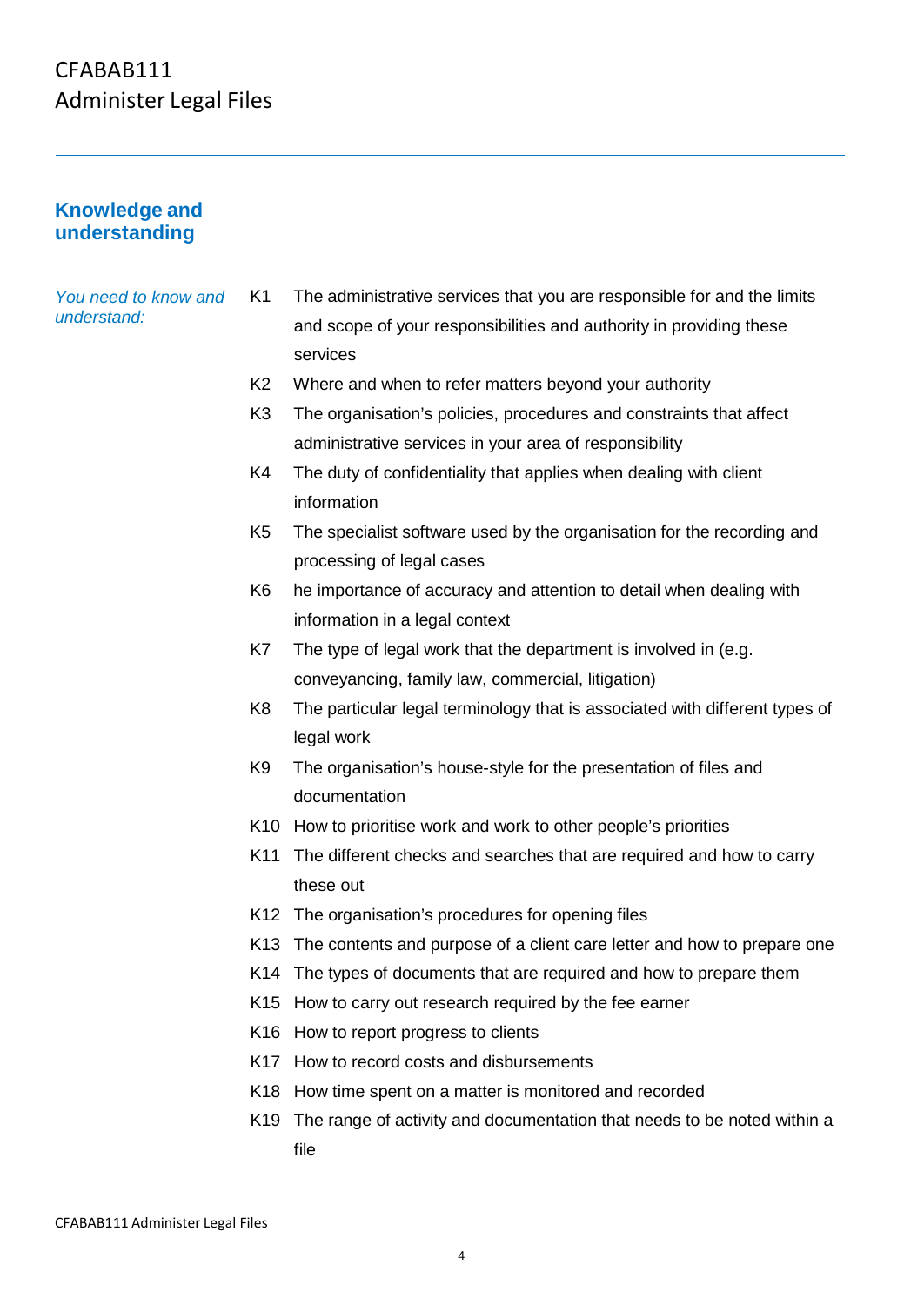| K20 How and when to generate bills                                        |
|---------------------------------------------------------------------------|
| K21 The types of documents, knowledge or data that might need to be added |
| to the organisation's precedent, knowledge or data bank                   |
| K22 The organisation's procedures for closing and archiving files         |
| K23 How to sort a file and identify materials that do not need to be kept |
|                                                                           |
|                                                                           |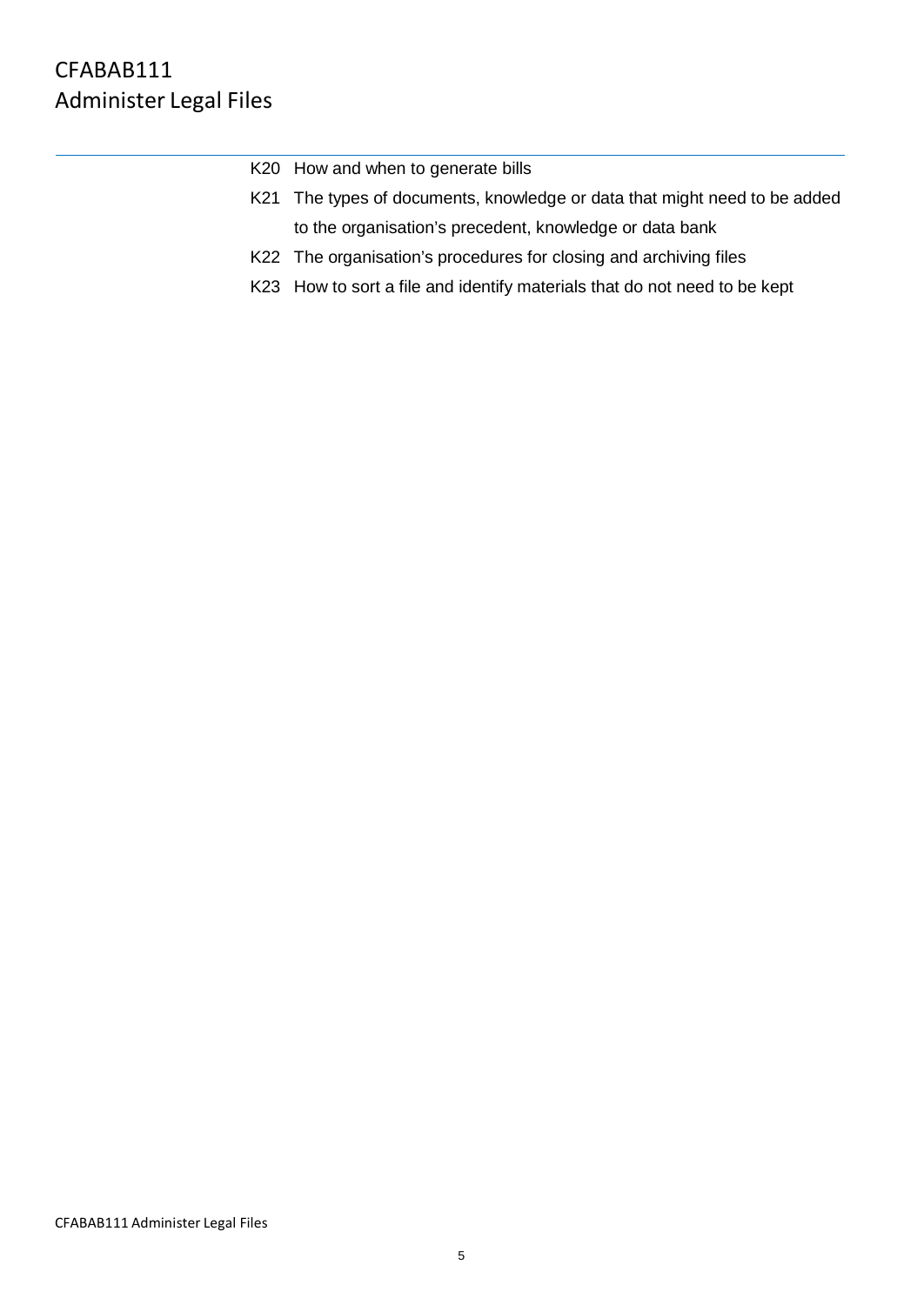#### **Skills** Organising Problem solving **Checking** Communicating **Link to other NOS** BAB112 – Build Case Files

BAB113 – Manage Case Files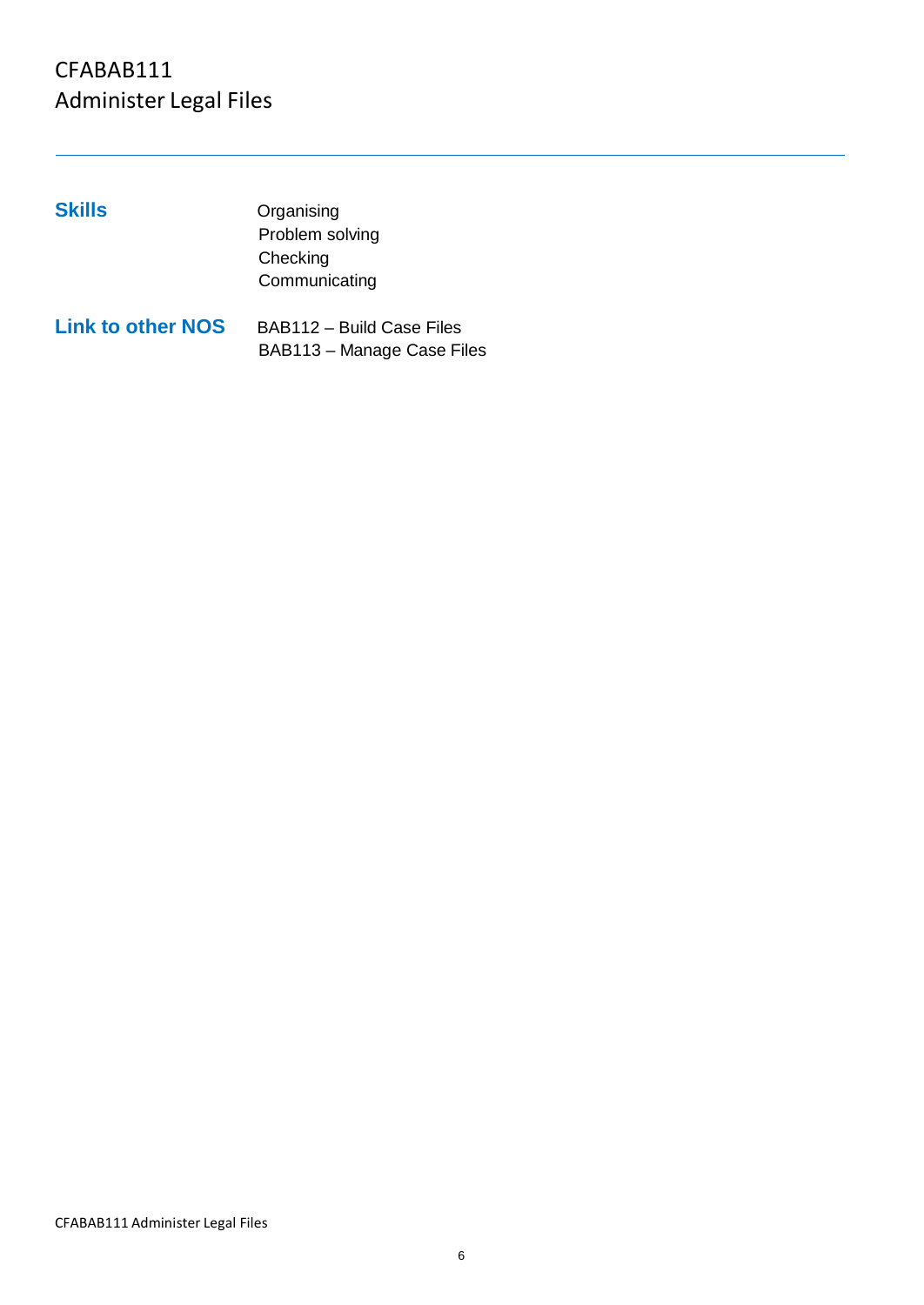| <b>Developed by</b>                | <b>Skills CFA</b>                                                                   |
|------------------------------------|-------------------------------------------------------------------------------------|
| <b>Version number</b>              | 1.0                                                                                 |
| Date approved                      | April 2010                                                                          |
| <b>Indicative review</b><br>date   | April 2012                                                                          |
| <b>Validity</b>                    | Current                                                                             |
| <b>Status</b>                      | Original                                                                            |
| <b>Originating</b><br>organisation | <b>Skills CFA</b>                                                                   |
| <b>Original URN</b>                | CFABAB111                                                                           |
| <b>Relevant</b><br>occupations     | Legal administration; Administration, Administration and Secretarial<br>Occupation; |
| <b>Suite</b>                       | <b>Legal Administration 2010</b>                                                    |
| <b>Key words</b>                   | Legal; administration; file; case; administer                                       |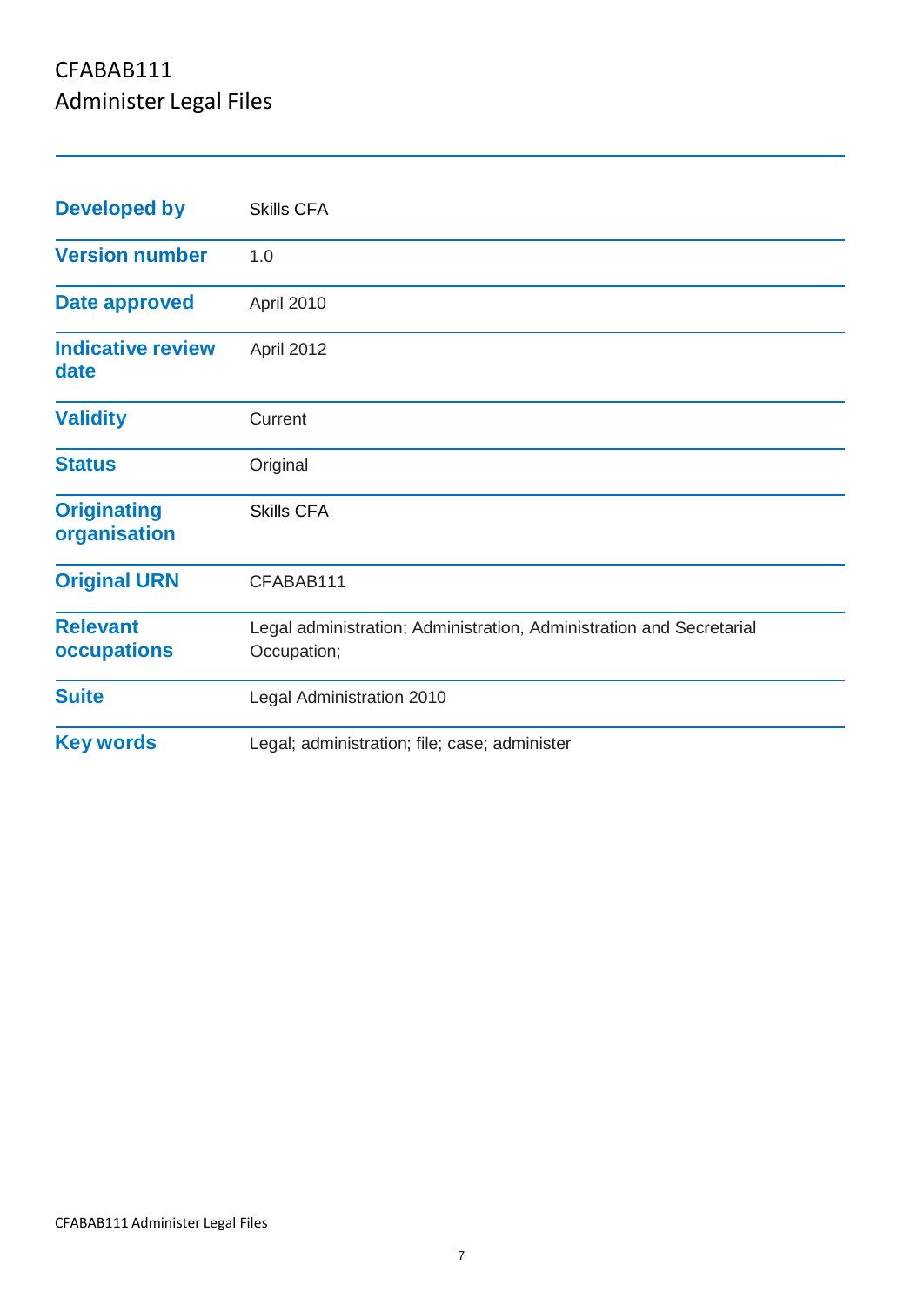

**Overview** Receive and open a case file, review and build a case file, submit a case file and follow up any actions.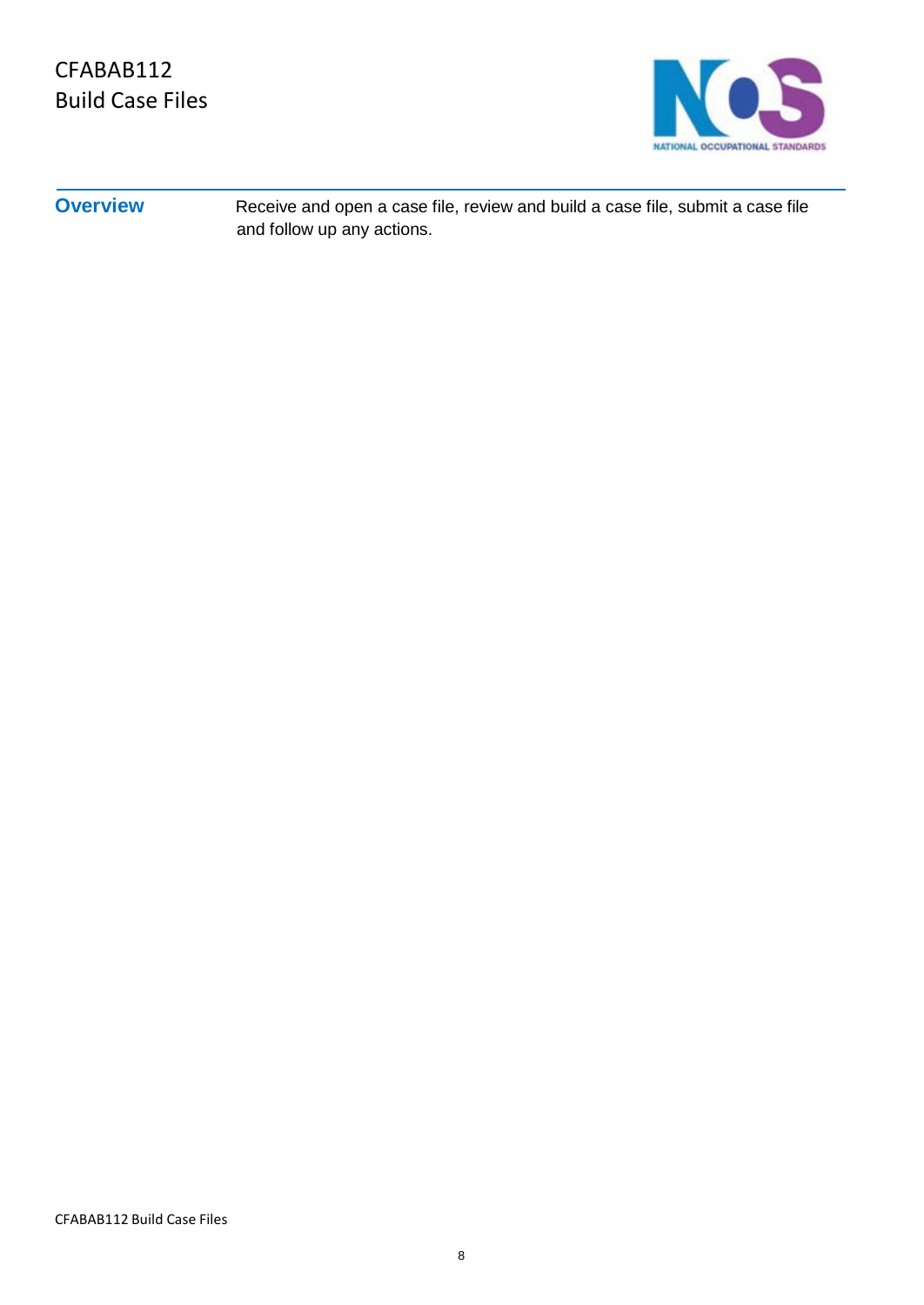#### **Performance criteria**

#### *You must be able to:* P1

- Receive and open a case file
- P2 Review the case file and identify additional evidence and materials required
- P3 Obtain all additional items of evidence and materials
- P4 Produce documents and correspondence
- P5 Consult other people where necessary
- P6 Make sure information is kept secure and confidential
- P7 Review the materials to make sure all the relevant information is present in order to proceed
- P8 Submit the case file on time
- P9 Take responsibility for any follow up actions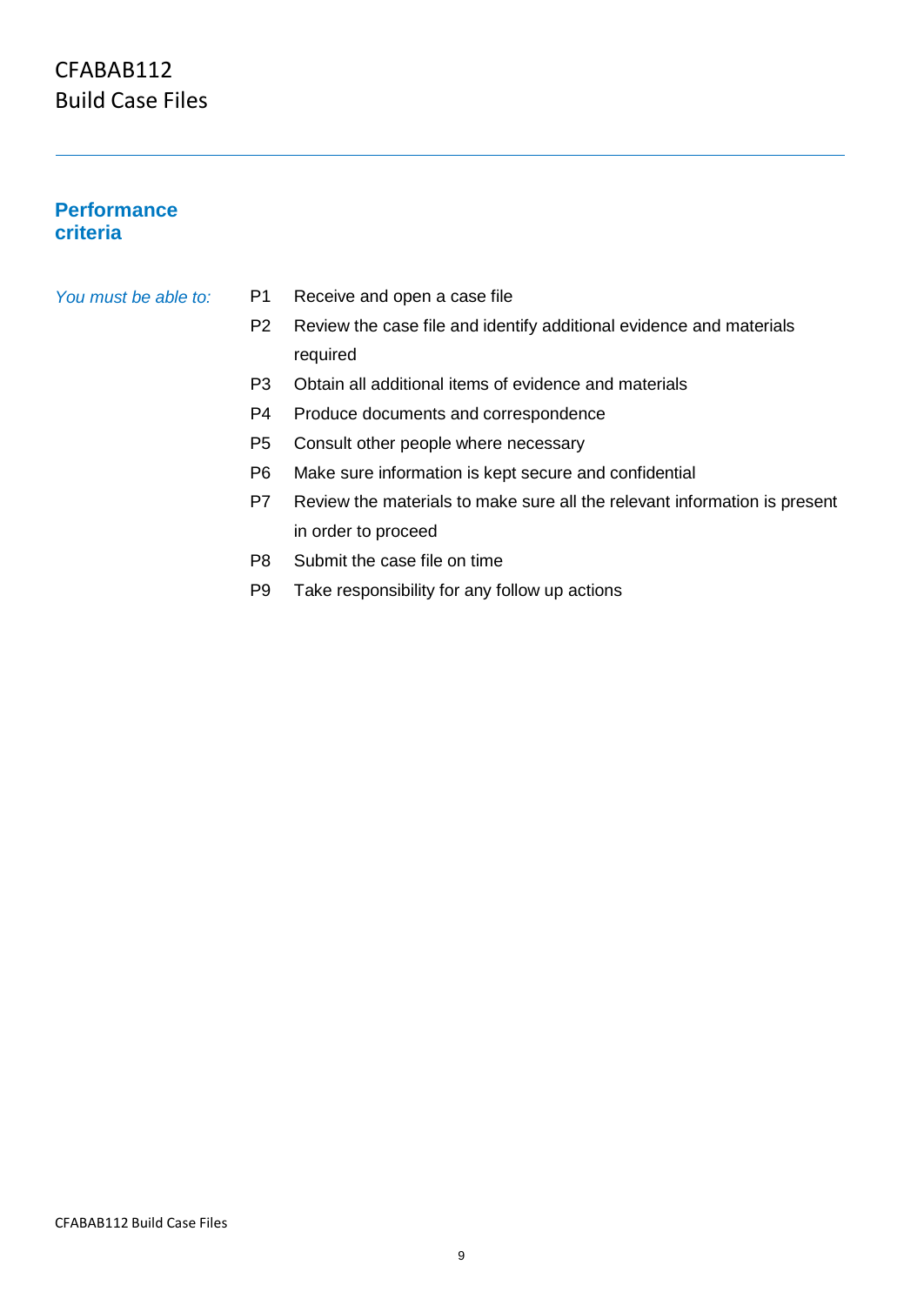#### **Knowledge and understanding**

#### *You need to know and understand:*

- K1 The services that you are responsible for and the limits and scope of your responsibilities and authority in providing these services
- K2 Your organisation's policies, procedures and constraints that affect services in your area of responsibility and how to apply them
- K3 Legal and organisational requirements covering the security and confidentiality of information
- K4 Legislation, regulations and codes of practice that apply in the sector to the area of responsibility
- K5 Working culture and practices in the sector
- K6 The organisation's procedures for building cases
- K7 When and to whom to refer matters that are beyond your authority
- K8 The organisation's house style and requirements for presentation of case files and documentation
- K9 The purpose of accuracy and attention to detail when dealing with information in a legal context
- K10 How to access and use required sources of information
- K11 How to identify evidence and materials that have not been provided
- K12 The types of evidence and materials that may be required and how and where to obtain them
- K13 How to conduct interviews and take witness statements in the context of gathering evidence, where required
- K14 How to adapt communication to the needs of a witness or client
- K15 The types of documentation and correspondence that might be required and how to produce them
- K16 Who to consult if further information is needed
- K17 The timescales and deadlines that apply to the case and the consequences of failing to meet them
- K18 The types of follow-up action that may be required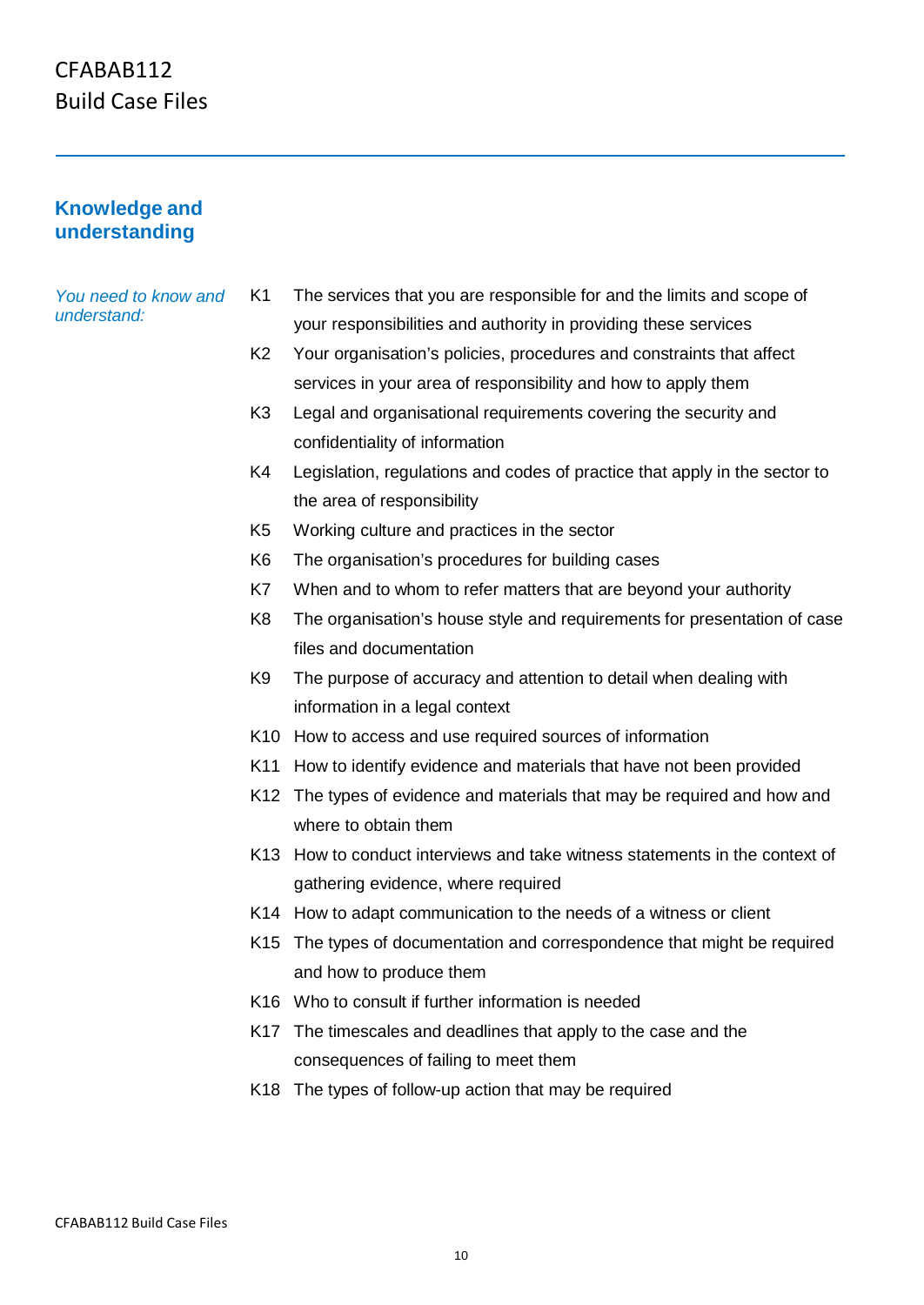| <b>Skills</b>             | Organising                       |
|---------------------------|----------------------------------|
|                           | Decision-making                  |
|                           | Problem solving                  |
|                           | Checking                         |
|                           | Attention to detail              |
| <b>Links to other NOS</b> | BAB111 - Administer Legal Files; |
|                           | BAB113 - Manage Case Files       |

CFABAB112 Build Case Files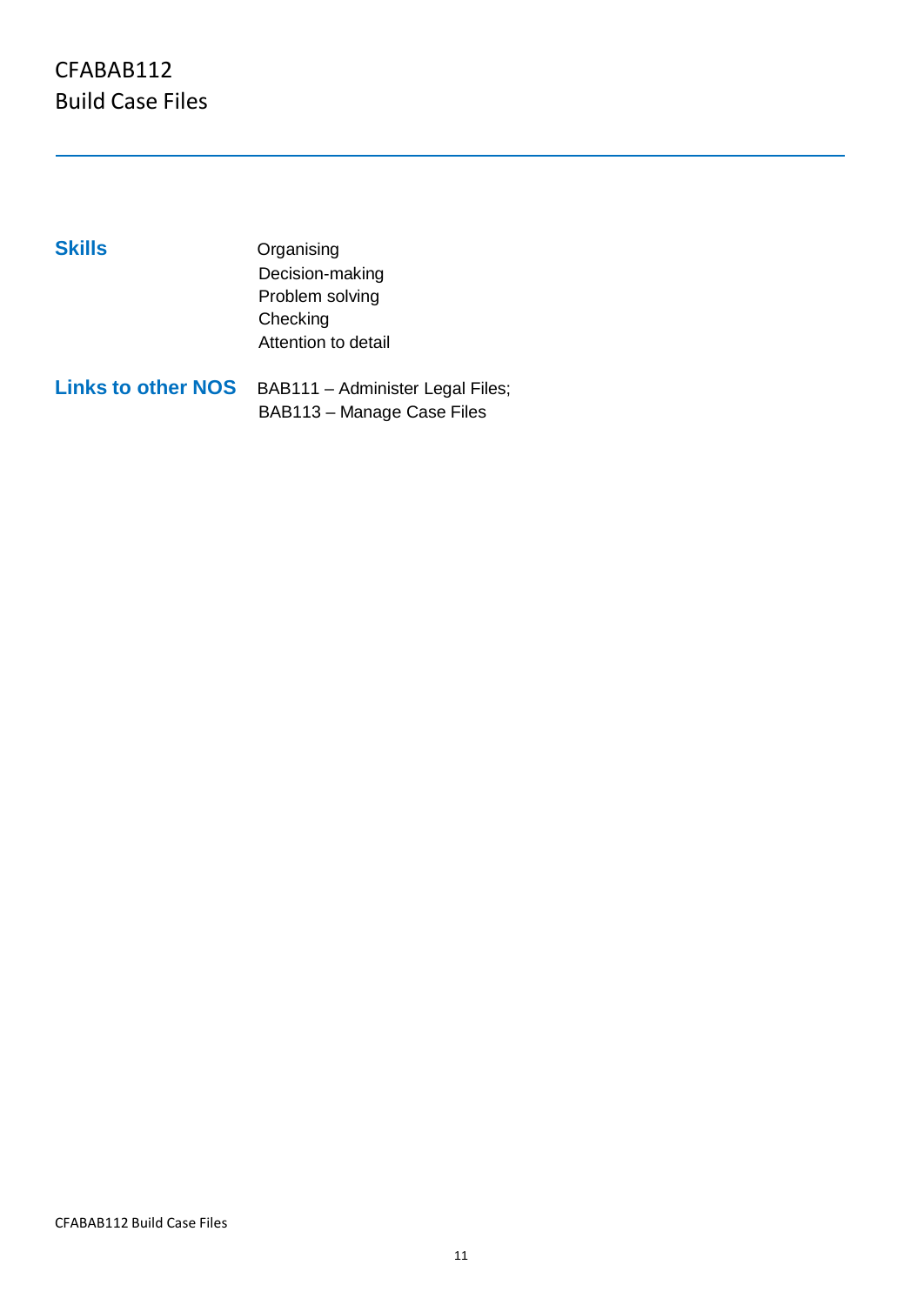| <b>Developed by</b>                   | <b>Skills CFA</b>                                                                   |
|---------------------------------------|-------------------------------------------------------------------------------------|
| <b>Version number</b>                 | 1.0                                                                                 |
| <b>Date approved</b>                  | April 2010                                                                          |
| <b>Indicative review</b><br>date      | April 2012                                                                          |
| <b>Validity</b>                       | Current                                                                             |
| <b>Status</b>                         | Original                                                                            |
| <b>Originating</b><br>organisation    | <b>Skills CFA</b>                                                                   |
| <b>Original URN</b>                   | CFABAB112                                                                           |
| <b>Relevant</b><br><b>occupations</b> | Legal administration; Administration, Administration and Secretarial<br>Occupation; |
| <b>Suite</b>                          | Legal Administration 2010                                                           |
| <b>Key words</b>                      | Legal; administration; file; case; build                                            |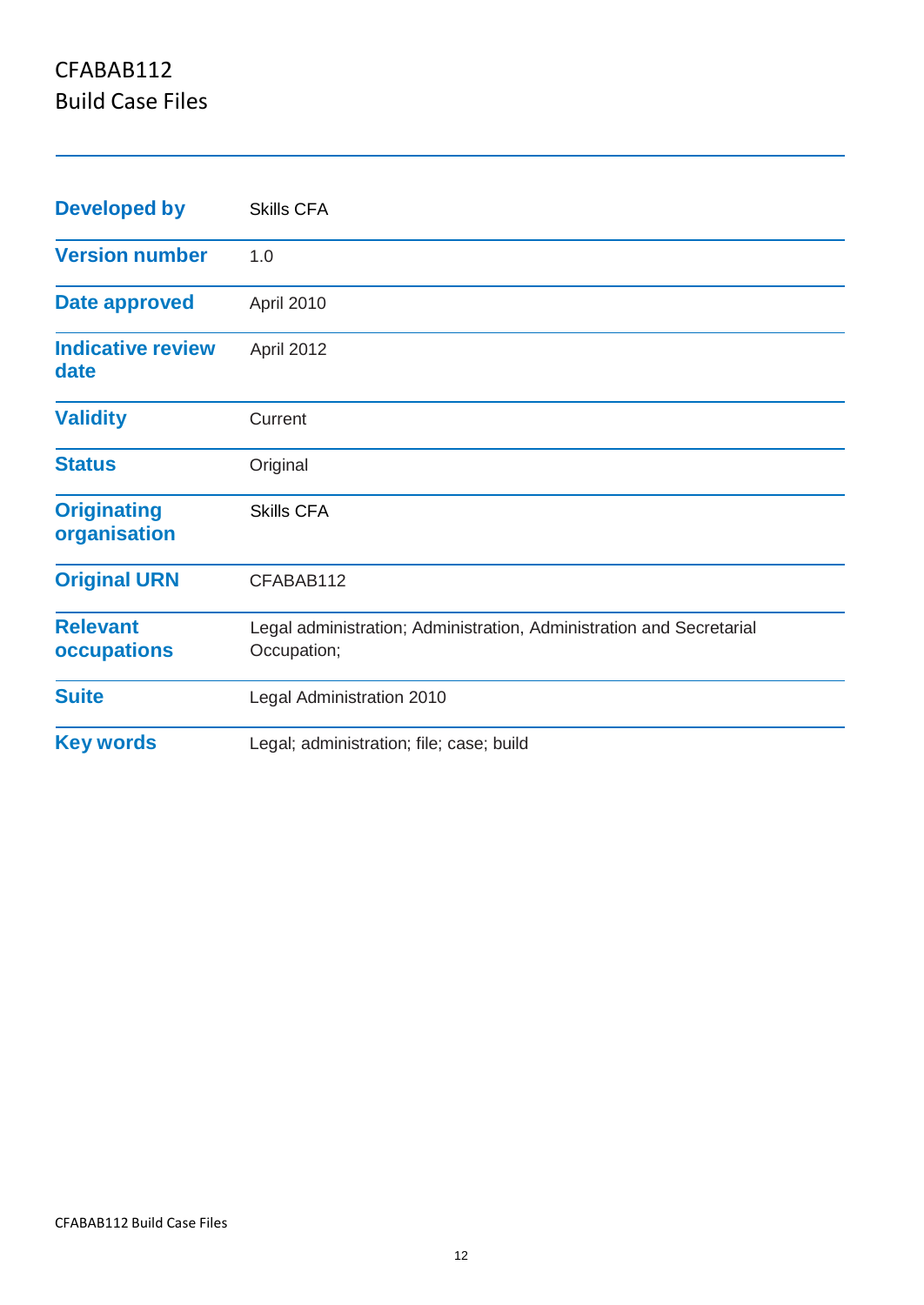

**Overview** Receive and open case files, review and update case files, prepare court bundles, process appeal documentation and follow up actions, prepare case files for closure and close case files.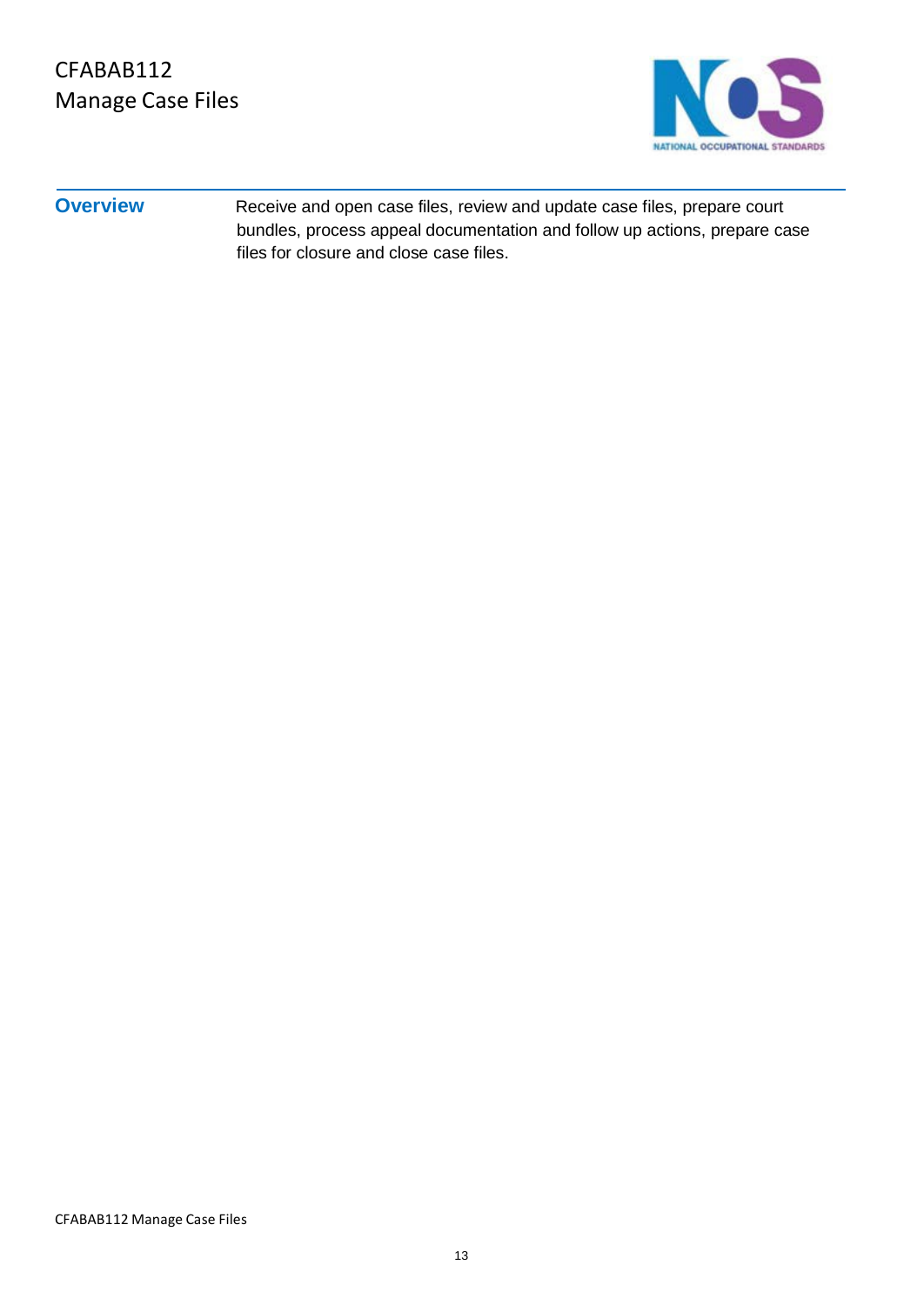#### **Performance criteria**

#### *You must be able to:* P1

- Receive and open a case file
- P2 Review the file and plan its management to meet required deadlines
- P3 Obtain or identify the location of all file documents and materials
- P4 Produce and amend documents as requested
- P5 Liaise with the relevant people to progress the case
- P6 Keep the case file up to date, checking documentation is complete
- P7 Make sure information is kept secure and confidential
- P8 Prepare court bundles as requested, checking documentation is complete
- P9 Consult other people where necessary
- P10 Submit documents on time
- P11 Action and record hearing outcomes as necessary
- P12 When necessary, process appeal documentation as requested
- P13 Liaise, as appropriate, with the relevant people to progress the appeal
- P14 Record the outcome of the appeal where relevant
- P15 Prepare the case file for closure
- P16 Notify relevant people that the case file is closing
- P17 Close the case file
- P18 Arrange for the case file to be archived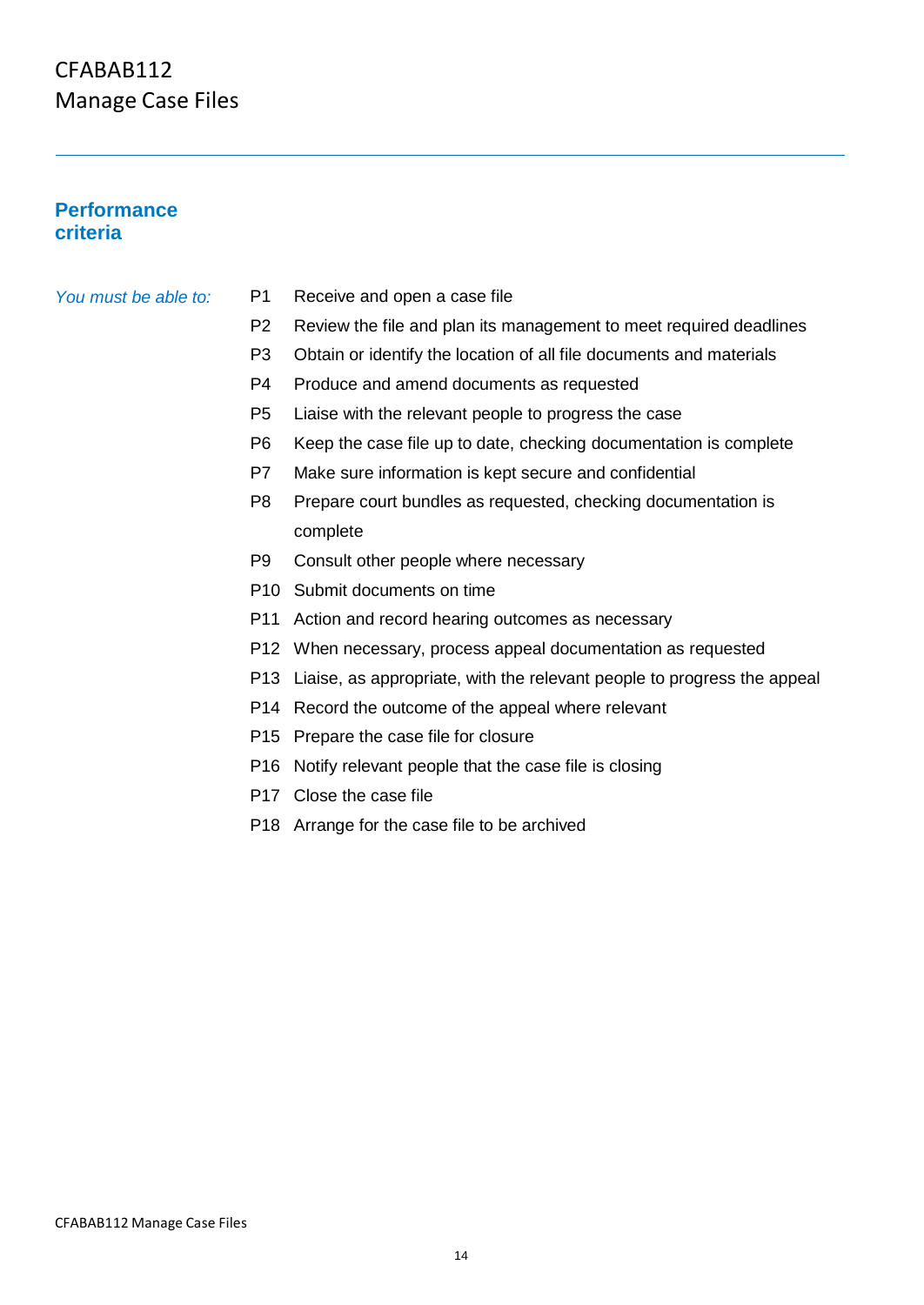#### **Knowledge and understanding**

*You need to know and understand:*

K1 The administrative services that you are responsible for and the limits and scope of your responsibilities and authority in providing these services

- K2 Where and when to refer matters that are beyond your authority
- K3 The organisation's policies, procedures and constraints that affect administrative services in the area of responsibility and how to apply them
- K4 Legal and organisational requirements covering the security and confidentiality of information
- K5 Legislation, regulations and codes of practice that apply in the sector to their area of responsibility
- K6 Working culture and practices in the sector
- K7 Procedures for receiving and opening a case file
- K8 The structure, format and content of a case file
- K9 How to carry out research and identify sources of information
- K10 The organisation's house style and requirements for presentation of correspondence and documents
- K11 The importance of accuracy and attention to detail when dealing with information in a legal context
- K12 Methods of liaising and communicating with relevant people
- K13 How to keep the case file up to date
- K14 The documents that are required for court bundles
- K15 How to check that documentation is complete at each stage of the process
- K16 Who to consult if further information is needed
- K17 The timescales and deadlines that apply to the case and the consequences of failing to meet them
- K18 How to action and record hearing outcomes
- K19 The appeal documentation required and how to process it
- K20 How to record the outcome of an appeal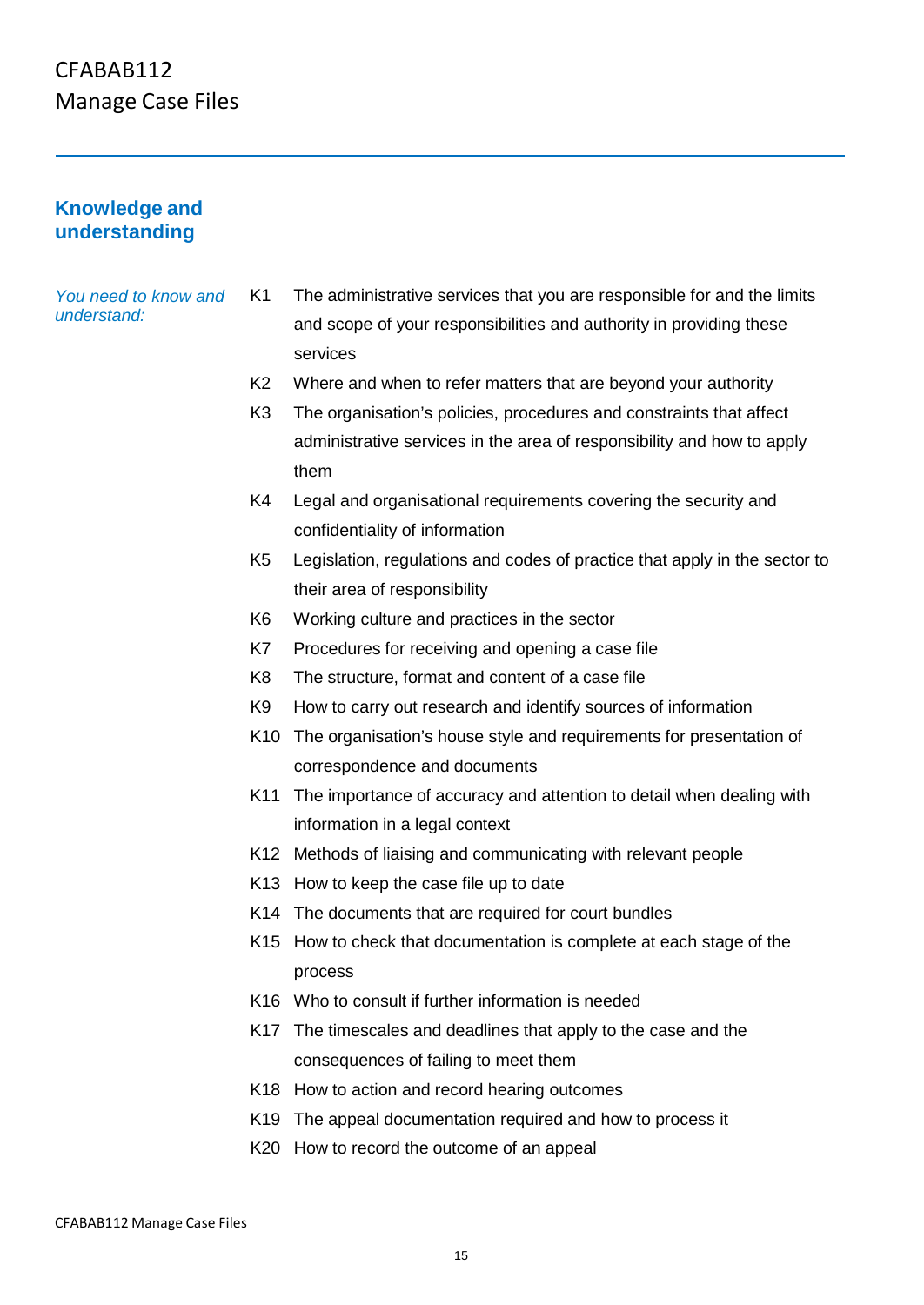K21 The organisation's procedures for closing and archiving case files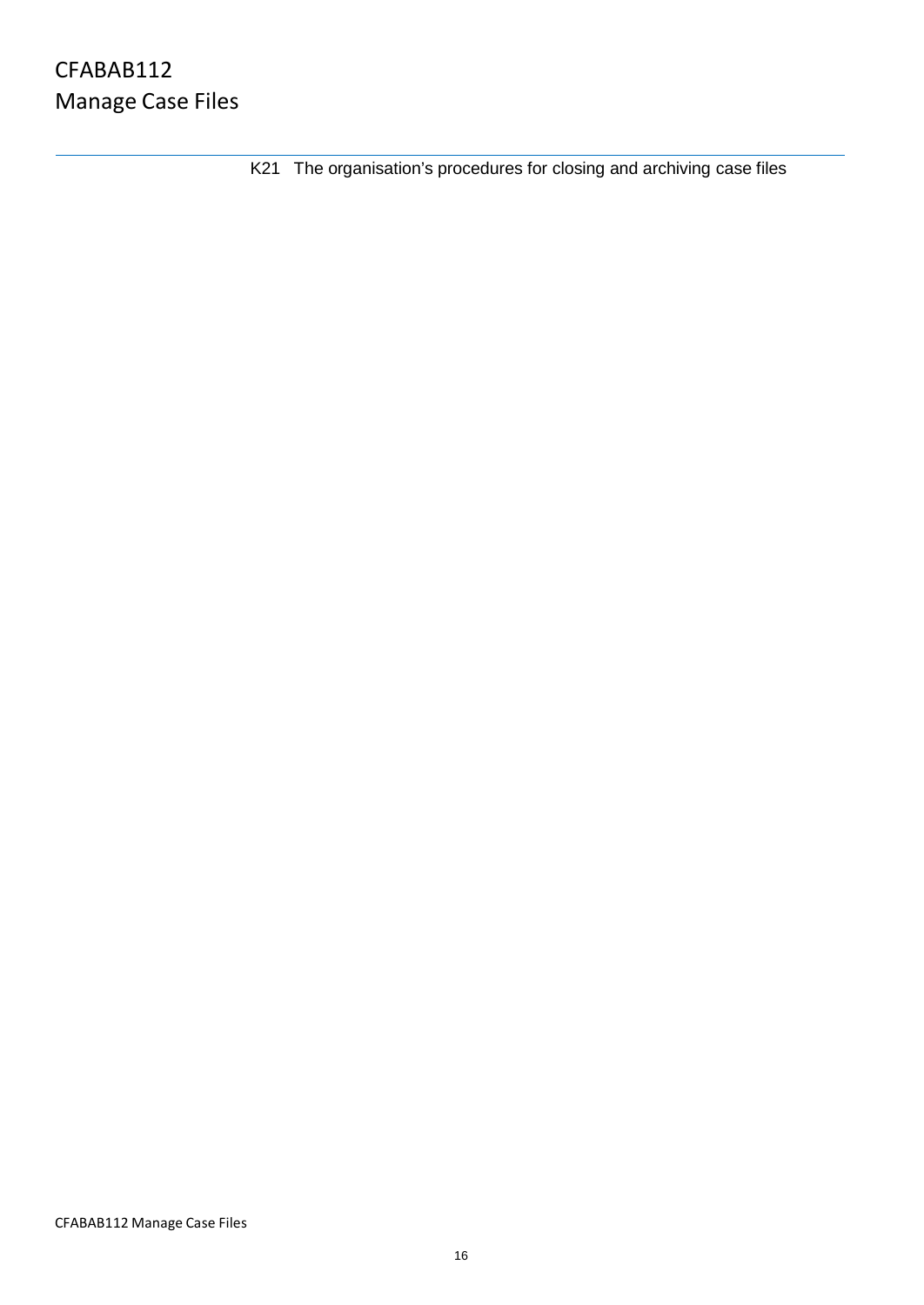**Skills** Organising Planning Problem solving **Checking** Attention to detail Analysis **Communication** 

**Links to other NOS** BAB112 – Build Case Files BAB111 – Administer Legal Files